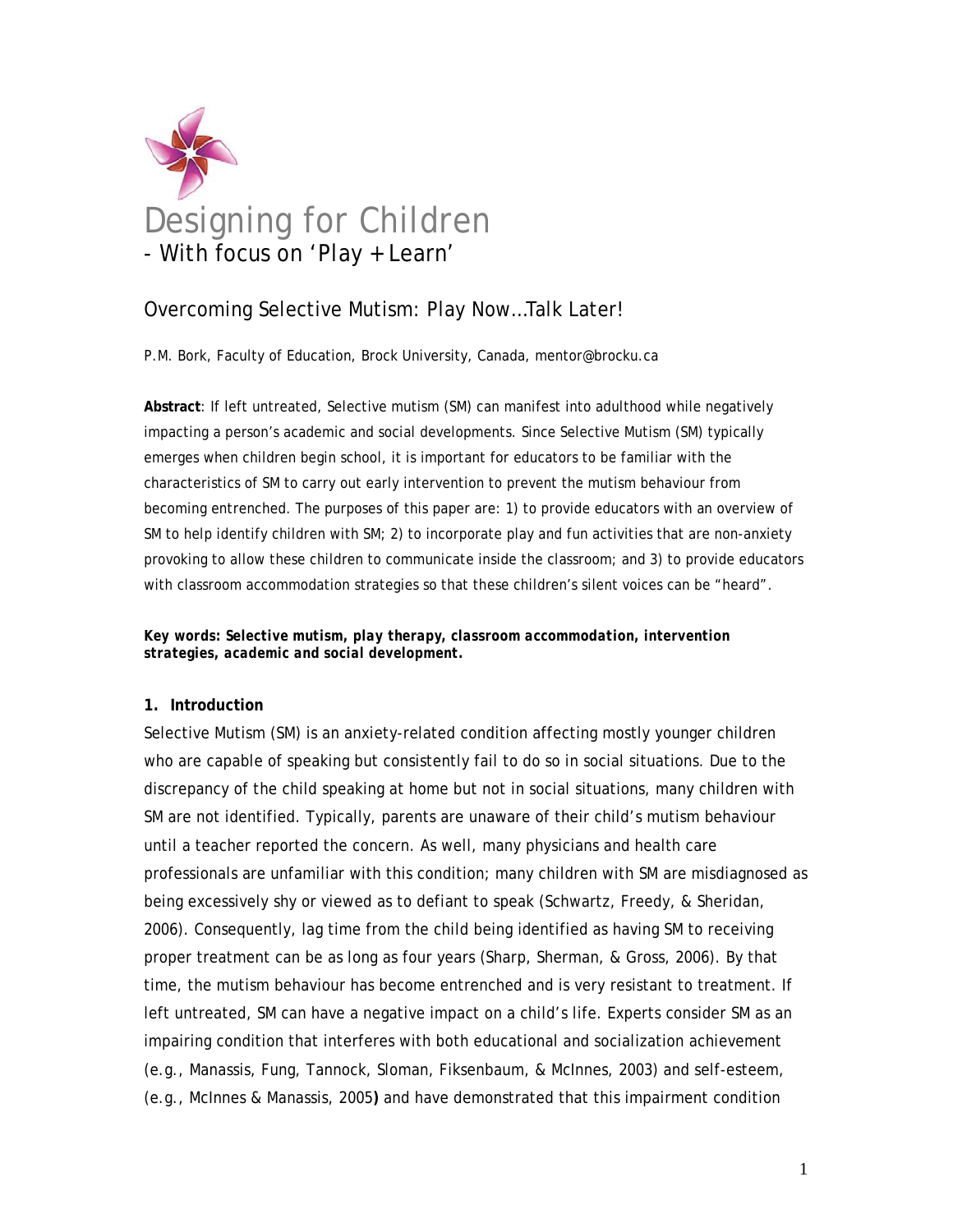can persist into adulthood (Remschmidt, Poller, Herpertz-Dahlmann, Henninghausen, & Gutenbrunner, 2001). Therefore, early intervention of SM is of paramount importance.

### **1.1 How does SM Occur?**

Etiology of selective Mutism is believed to be multi-factorial including factors such as biological (family history of SM, neurodevelopmental immaturity), behavioural (the mutism behaviour is a learned adjustment to cope with anxiety-provoking situations and is reinforced overtime), psychological (unable to cope with traumatic events such as school admission and separation from parents), and others (immigration and adaptation, stress during acquisition of a second language) (Bork, 2008). As such, a promising SM intervention needs to address its multi-faceted factors by employing a combination of techniques such as behavioural, CBT, play therapy, parent training, and case management support involving educators with a crossover to psychopharmacology when appropriate, as suggested with the treatment of anxiety disorders in children (Labellarte, Ginsburg, J., Walkup, J., & Riddle 1999).

# **1.2 How to Identify Children with SM**

To identify children with SM, clinicians and educators can refer to the Diagnostic and Statistical Manual of Mental Disorders fourth edition (DSM-IV-TR), which defined SM's characteristics as:

- Consistent failure to speak in specific social situations (in which there is an expectation for speaking, e.g., at school), despite speaking in other situations.
- The disturbance interferes with educational or occupational achievement or with social communication.
- The duration of the disturbance is at least one month (not limited to the first month of school).
- The failure to speak is not due to a lack of knowledge of, or comfort with, the spoken language required in a social situation.
- The disturbance is not better accounted for by a Communication Disorder (e.g., stuttering) and does not occur exclusively during the course of a pervasive developmental disorder, schizophrenia, or other psychotic disorder. (American Psychiatric Association, 2000).

Many children with SM also exhibit other behaviour traits such as blushing, fidgeting, avoiding eye contact, anxiety, excessive shyness, exhibiting social withdrawal when speech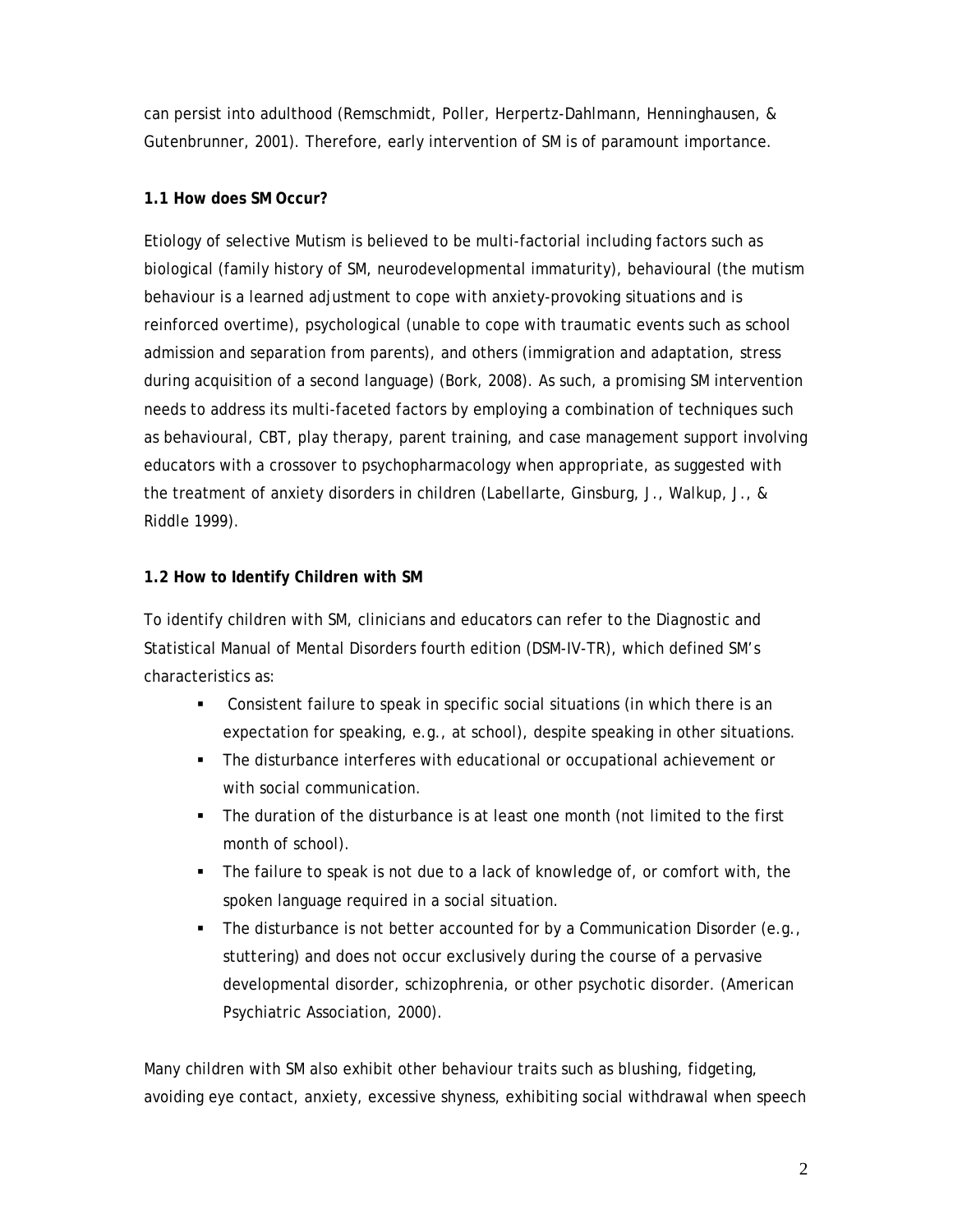is expected, and or appearing to be frozen in a spot when spoken to or asked to answer a question. In addition, these children avoid activities that require speaking (i.e., classroom discussion, show and tell), and communicate through the use of body gestures. Many younger children may have frequent classroom accidents as they are unable to ask to go to the bathroom. Since most normally developing children older than 3 years will make eye contact, and even a shy child, who may be slow to warm up to the teacher, will eventually communicate (Schwartz & Shipon-Blum, 2005), teachers can identify children who are persistently mute from those who are simply shy.

#### **2. Educator's Role in SM Intervention**

#### **2.1 Why Educators?**

Because children with SM predominantly fail to speak at school, SM intervention is important to be carried inside the school to target symptoms at "its source". For this reason, informed educators play an important role in the SM intervention. Specifically, classroom teachers who are familiar with SM not only can help identify the child with SM, they can also help create a learning environment that is less anxiety provoking to allow the child the chance to practice audible articulation inside the classroom. Furthermore, classroom teachers can pay close attention to the child's progress on a daily basis, and to modify intervention strategies as needed.

#### **2.2 How can Teachers Help?**

It is important to understand that children with SM do not consciously choose to remain silent, and that their inability to speak is due to the high level of anxiety they experience. Consequently, teachers must help children with SM feel more comfortable by creating a less anxiety provoking learning environment that fosters speech. The following pointers can be helpful:

- Never pressure or bribe a child to speak, give her time to conquer her fears slowly.
- **Provide the child with alternative means (i.e., written notes, pictures) so that she** can convey her needs.
- Sit the child with someone she is comfortable with, in an area of the classroom that she feels most at ease (details in 3.1).
- Avoid asking questions that she is unable to respond to through alternative means.
- Use alternative methods to assess the child's reading ability (details in 3.3).
- Avoid putting the child on the spot or center of attention; most children with SM do not wish to be noticed.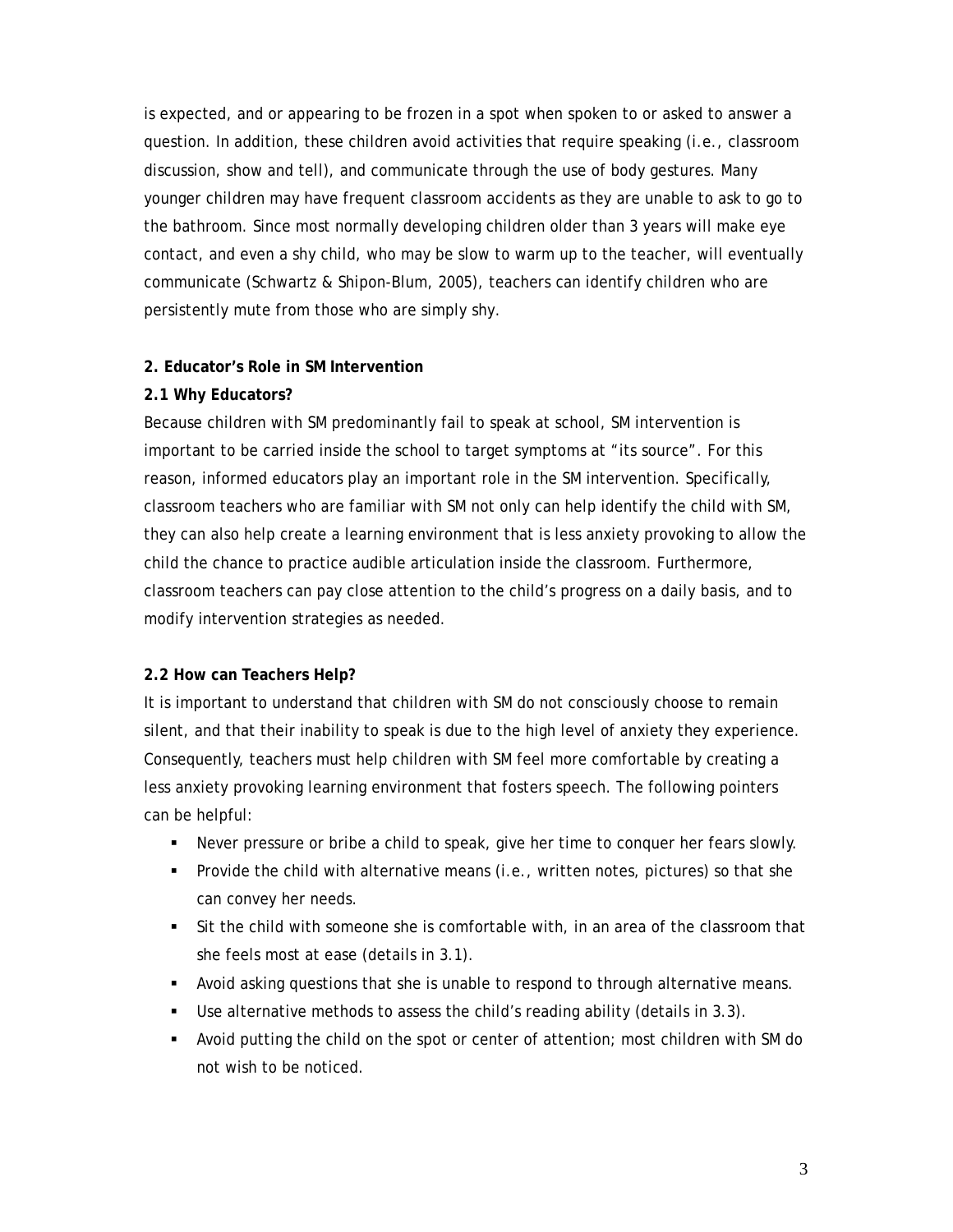- Avoid speaking to the child face-to-face, and do not insist on making eye contact initially.
- **Implement non-anxiety provoking yet fun activities (see section 4) so the child will** be more likely to join in.
- If the child has another sibling attending the same school, provide plenty of opportunity for the siblings to spend time together so the child can practice audible speech inside the school.
- Invite immediate family members inside the classroom (perhaps act as a "teacher's helper") to converse with the child inside the classroom regularly.
- Provide the child with plenty of practice opportunities to build up confidence.
- When the child speaks for the first time, do not show extreme excitement. Depending on the child, some welcome kind words and rewards, others may feel more anxious with such attention. It is best to pretend nothing unusual happened and carry on the conversation to ensure the child feels that there is no turning back.
- Although SM is treatable, sometimes it may take several years, so be patient and communicate with the child's next grade teacher.

# **3 Classroom Accommodations**

The likelihood of a child with SM engaging in an activity depends on factors such as the child's mutism severity, location, privacy, people, activity, gender, audience numbers, risk of failure, and the expectation of response (Bork, 2008). Therefore, it is pertinent that these factors be identified prior to planning classroom accommodations. Since the child is unable to speak, parents can provide a list of the child's favorite activities, classmates s/he likes best, and where the child feels most private inside the classroom/school. Teachers, on the other hand, can make keen observations to determine the child's mutism severity so that adjustments can be made to tailor the child's anxiety level.

# **3.1 Seating arrangements**

Once the factors that influence the child's speech are identified, classroom seating arrangements can be made. Sitting the child with a quiet classmate or someone s/he is comfortable with, in a "private" area can create communication opportunities (whispering, passing notes). Depending on the classroom layout, this area is typically located farthest away from the teacher, blackboard, classroom doors, and least visible to other students.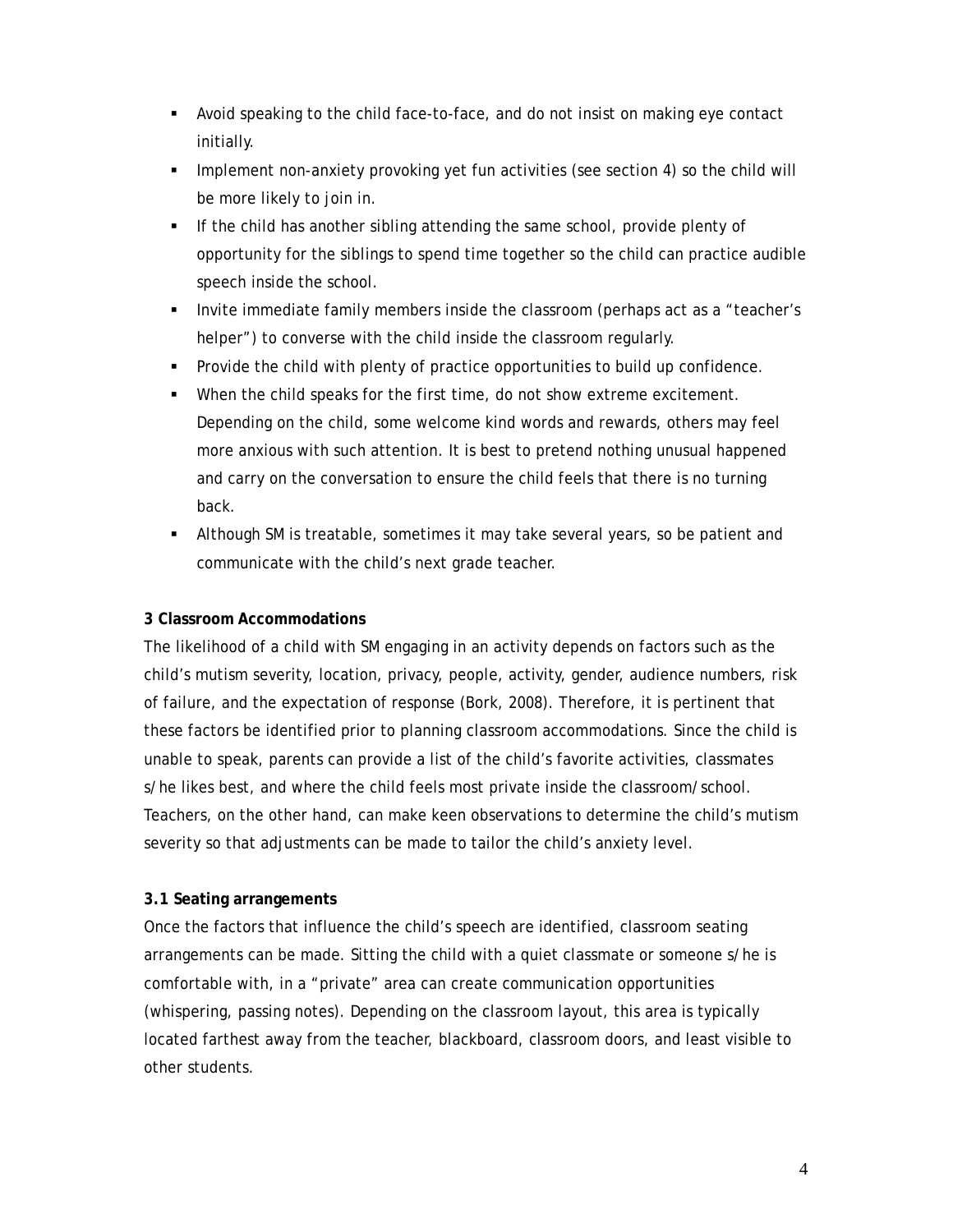#### **3.2 Alternative Means of Communication**

Due to the fact that children with SM are unable to speak, basic alternative means of communication for younger children should include pre-written notes or pictures of a bathroom, yes, and no. Depending on the child's mutism severity, audio-recorders and walkie-talkies can also be extremely useful.

### **3.3 Reading Assessments**

There are several ways to assess a child's reading ability:

- Let the child sort plastic letters in alphabetical order to test her alphabet ability.
- To test the child's phonological awareness:
	- o Let the child sort pictures into rhyming groups.
	- o Let the child use check boxes to indicate whether two words sound the same.
	- o Ask the child to sort pictures with the same initial sound, and use those pictures to surround that initial.
- If reading or picture-naming is required, invite the parent to administer the assessment in school, so that the teacher can directly observe and hear the child's reading ability.
- If the child is unable to read to her parent at school, provide the parent with detailed instructions, and record the child reading at home with an audio-recorder.

# **4. Engage the Child through Play**

The therapeutic power of play in children's emotional development is undeniable. For this reason, play therapy is widely used by health care professionals who work with young children. Play therapy also plays an important role in SM intervention as it "offered the children a safe environment requiring no pressure to speak, and…allowed the children to actively communicate without words, in a comfortable setting" (Sloan, 2007, p. 99). While classroom teachers are not equipped to formally facilitate play therapy for children with SM, they can introduce play so these children can participate in classroom activities to enhance their sense of competence while decreasing anxiety. One case study has documented a teacher using class games that required talking and successfully distracted a child with SM to speak (Jackson et al., 2005); another parent reported her child accidentally yelled out an answer while playing Kadoo with her classmates (personal communication, 2005).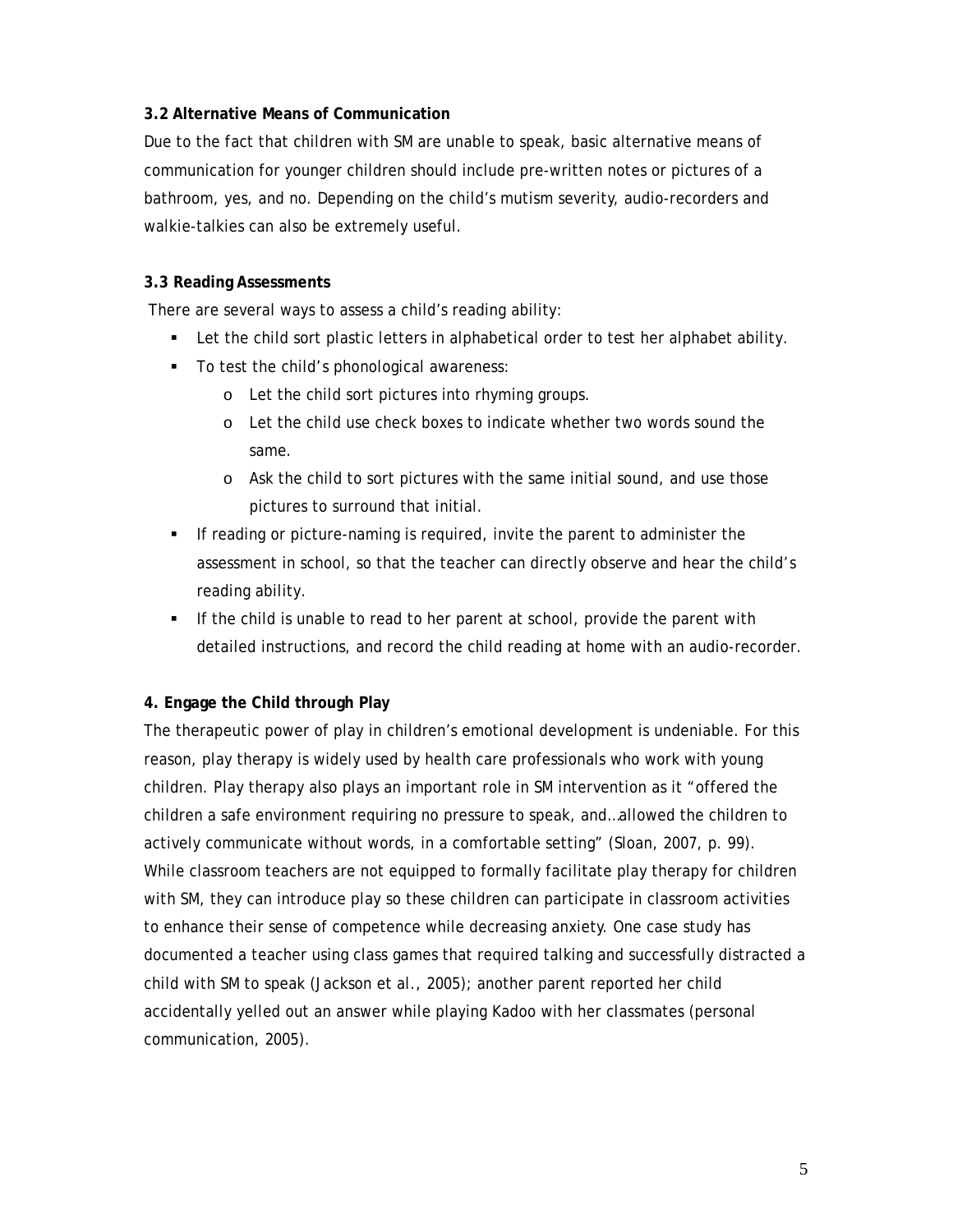#### **4.1 Involve Play inside the Classroom**

Research demonstrates that not only are the majority of children with SM shy, they are also withdrawn (Kumpulainen et al., 1998). This is not surprising, as children with SM are unable to communicate or raise their hands to participate in classroom activities that require speaking. Consequently, to truly engage students with SM inside the classroom, teachers are encouraged to involve play activities that avoid "direct" involvement of speech yet allow the opportunity for spontaneous speech during play. Since the majority of children with SM are found in younger grades and in pre-school, the following activities are age appropriate:

|    | Activity/Play              | Rational/Benefit                                                                                                            |
|----|----------------------------|-----------------------------------------------------------------------------------------------------------------------------|
| 1. | Play that involves puppets | Children have vivid imaginations. Some children with SM may<br>lose themselves during play and believe that the puppets are |
|    |                            | speaking, not themselves! For those who are extremely                                                                       |
|    |                            | anxious, pair them with a partner in case they fail to make a                                                               |
|    |                            | sound and are put on the spot. The gentlest way to carry this                                                               |
|    |                            | out is to involve the child as a silent character, and gradually                                                            |
|    |                            | move on.                                                                                                                    |
| 2. | Imitate animal sounds      | Perfect way to engage a child to learn names and spelling of                                                                |
|    |                            | animals. Although children with SM are unable to speak,                                                                     |
|    |                            | many of them will make funny sounds and laugh out loud. If                                                                  |
|    |                            | the child is unable to repeat words, try to induce play and                                                                 |
| 3. | Blindfold the teacher      | have the class imitate animal sounds (bark, roaretc).                                                                       |
|    |                            | The teacher is usually the most anxiety-provoking figure<br>inside the classroom. The reason behind this remains unclear    |
|    |                            | however, besides being larger in size, it is safe to assume                                                                 |
|    |                            | that the anxiety associated with the teacher may be caused                                                                  |
|    |                            | by the fact that the teacher has expectations of her students                                                               |
|    |                            | (including the expectation of speech), and that she is usually                                                              |
|    |                            | facing her students (making eye contact). Therefore,                                                                        |
|    |                            | blindfolding the teacher during a learning activity may                                                                     |
|    |                            | actually entice a child with SM to engage in speaking                                                                       |
|    |                            | opportunities.                                                                                                              |
| 4. | Turn off the light         | Children with SM are afraid of being heard or seen speaking.                                                                |
|    |                            | Turning off the light in a bright room (in a safe place and                                                                 |
|    |                            | ensuring every child is alright with this) and teaching them                                                                |
|    |                            | new words can be fun. For instance, inside a dark room, the                                                                 |
|    |                            | teacher (who turns her back to her students) yells, "lets                                                                   |
|    |                            | bring some light to this room, lets spell light L-I-G-H-T".                                                                 |
|    |                            | Once the students repeat the spelling, a tiny little light                                                                  |
|    |                            | illuminates. Then the teacher can move on to "candle" "oil                                                                  |
|    |                            | lamp", "sun", "star"etc                                                                                                     |
| 5. | Blindfold everyone         | Same rational as 3 and 4. The idea is to create multiple                                                                    |
|    |                            | opportunities for the child to practice to hear his/her own                                                                 |
|    |                            | voice inside school. The child will eventually realize it is fun                                                            |
|    |                            | to take part in activities, and believe in her ability to do so                                                             |

Table 1. Learning activities that involve play to help engage children with Selective Mutism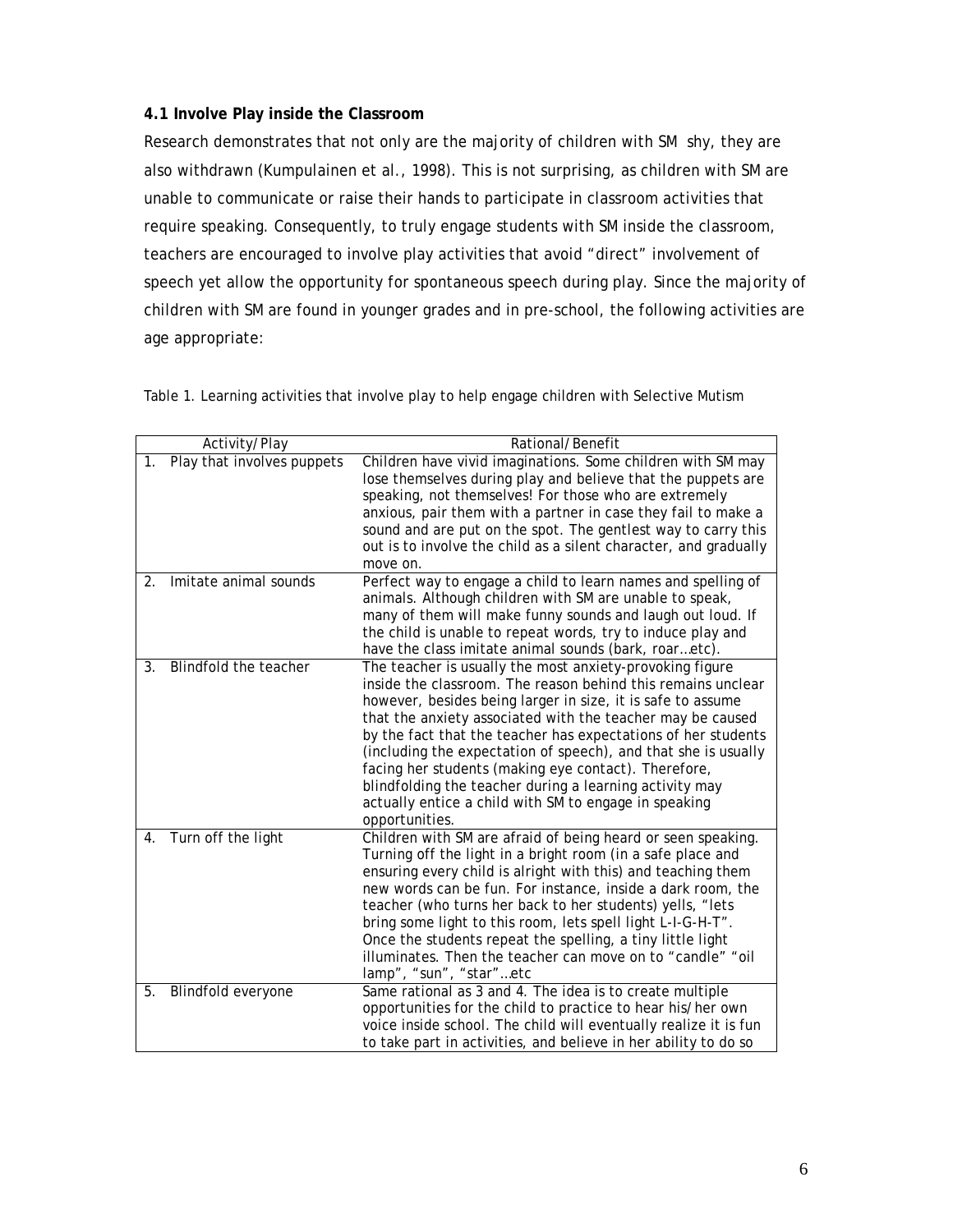| Table 1. Learning activities that involve play to help engage children with Selective Mutism |  |
|----------------------------------------------------------------------------------------------|--|
| (Continued)                                                                                  |  |

|    | Activity/Play       | Rational/Benefit                                                                                                                                                                                                                                                                                                                                                                                                                                           |
|----|---------------------|------------------------------------------------------------------------------------------------------------------------------------------------------------------------------------------------------------------------------------------------------------------------------------------------------------------------------------------------------------------------------------------------------------------------------------------------------------|
| 6. | Yelling competition | Divide the class into 2 groups and start a yelling competition. Once<br>it's a game and everyone is involved (so no one is paying attention<br>to the child with SM), the child may loosen up and take part. If the<br>child is too anxious, start with yelling some nonsense, and<br>gradually move onto actual words, songs, answers, and so on. Do<br>not face or look at the child initially.                                                          |
| 7. | Sign language       | Teach everyone inside the classroom some basic sign language and<br>use it on a daily basis and for games. On a daily basis, encourage<br>students to use sign language to ask to go the washroom. As well,<br>sign language such as "right" or "wrong", "good" or "bad" can be<br>also be very helpful. An important note - do not make it obvious<br>that the sign language (or other activities) are specifically<br>implemented for the child with SM. |
| 8. | Hide and seek       | This is a great way for everyone to learn how to count numbers<br>from 1 to 100. Encourage everyone to take part in counting while<br>hiding.                                                                                                                                                                                                                                                                                                              |
| 9. | Go Fish and others  | Another good way for children to learn their numbers while<br>requiring minimal speech. Card games like Go Fish and other board<br>games (Kadoo, Monopoly, Twister) are fun and educational.                                                                                                                                                                                                                                                               |

Depending on the geographical location and customs, many traditional games can also be incorporated into learning activities. In Canada for instance, many young children enjoy playing "I spy" and "Telephone". These activities can have tremendous educational value and will not only engage children with SM, but other students as well. With a little creativity, the sky is the limit when incorporating play into learning activities.

# **6. Conclusions**

Although informed teachers are not trained professionally to facilitate or manage intervention for children with SM, they can make a dramatic impact helping these children overcome their fear of speaking on a daily basis. The principle behind a successful intervention is to make learning fun by incorporating play. The goal is to decrease anxiety associated with learning, to engage the child inside the classroom, and to maximize his/her academic and social experiences inside school. Once a non-threatening learning environment is created, and the child with SM is not constantly anxious about speaking, s/he will feel more relaxed and thus increase the likelihood of spontaneous elicitation of speech.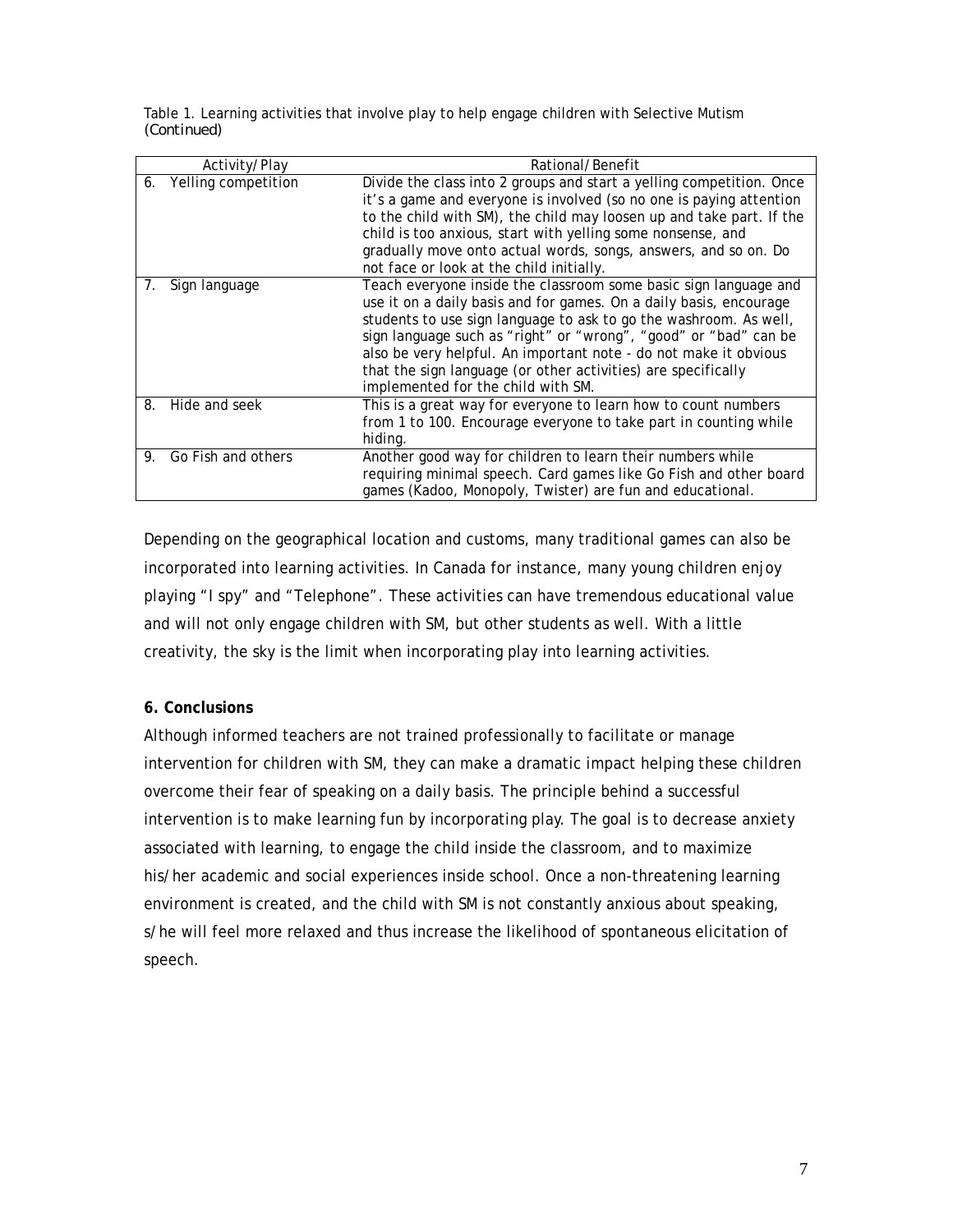#### **References**

Schwartz, R., Freedy, A. S., and Sheridan, M. J. (2006). Selective mutism: Are primary care physicians missing the silence? Clinical Pediatrics, 45(1), 43-48. Available at <http://cpj.sagepub.com/cgi/reprint/45/1/43> [Accessed February 1, 2007]

Sharp, W. G., Sherman, C., and Gross, A. M. (2006). Selective mutism and anxiety: A review of the current conceptualization of the disorder. Journal of Anxiety Disorders. Available at <http://www.sciencedirect.com/science?\_ob=ArticleURL&\_udi=B6VDK-4KST3HY1&\_user=934861&\_coverDate=09%2F01%2F2006&\_rdoc=1&\_fmt=&\_orig=search&\_sort=d&vie w=c&\_acct=C000048588&\_version=1&\_urlVersion=0&\_userid=934861&md5=e06f822ff91f27114c1aa80 b8464b840> [Accessed January 22, 2007]

Manassis, K., Fung, D., Tannock, R., Sloman, L., Fiksenbaum, L., and McInnes, A. (2003). Characterizing selective mutism: Is it more than social anxiety? Depress Anxiety, 18(3), 153-161.

McInnes, A., & Manassis, K. (2005). When silence is not golden: An integrated approach to selective mutism. Seminars in Speech and Language, 26(3), 201-210.

Remschmidt, H., Poller, M., Herpertz-Dahlmann, B., Henninghausen, K., and Gutenbrunner, C. (2001). A follow-up study of 45 patients with elective mutism. European Archives of Psychiatry and Clinical Neuroscience, 251(6), 284-296.

Bork, P. M. (2008). Selective Mutism Handbook for Primary/Junior Teachers Focused on a School-Based Multimodal Individualized Treatment Plan. Unpublished MEd dissertation, Brock University, St. Catharines, ON.

Labellarte, M., Ginsburg, J., Walkup, J., and Riddle, M. (1999). The treatment of anxiety disorders in children and adolescents. Society of Biological Psychiatry, 46, 1567-1578.

American Psychiatric Association (2000). Diagnostic and Statistical Manual of Mental Disorders- 4<sup>th</sup> ed., text revision, DSM-IV-TR. Washington, DC: American Psychiatric Association.

Schwartz, R., and Shipon-Blum, E. (2005). "Shy" child? Don't overlook selective mutism. Contemporary Pediatrics. Available at <http://selectivemutismcenter.org/contemp.htm> [Accessed December 1, 2007]

8